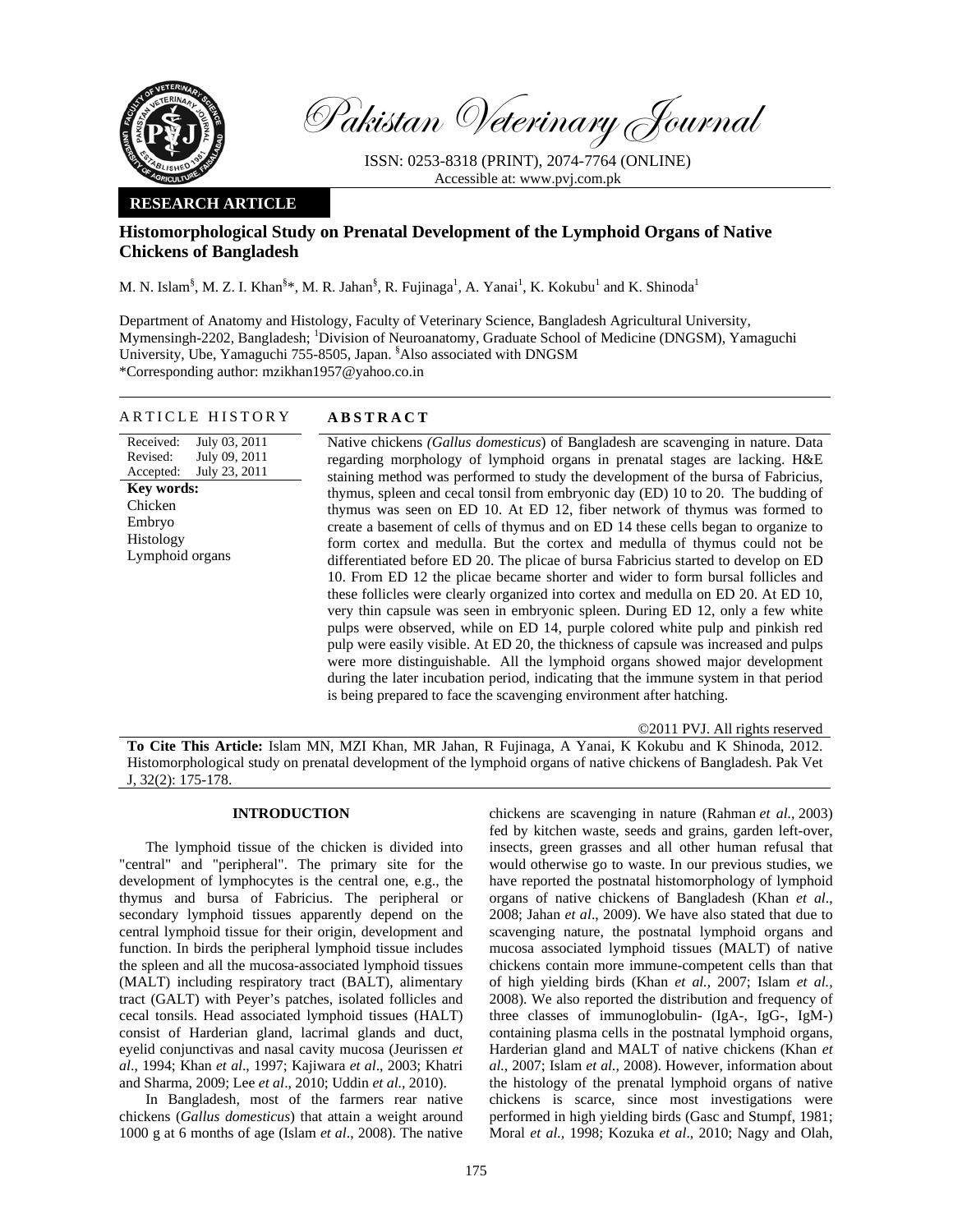2010). Therefore, the present research work was designed to study the histomorphology of the prenatal lymphoid organ of native chickens of Bangladesh.

## **MATERIALS AND METHODS**

**Embryos:** Fifty eggs were collected from the apparently healthy native chickens. Very small (‹40g) and very large (›50g) eggs were rejected. The eggs were stored in the laboratory of the Department of Anatomy and Histology, Bangladesh Agricultural University, Mymensingh, Bangladesh for 6 days at 15°C. All the selected eggs were fumigated with formaldehyde gas and incubated in an electric egg incubator at  $37^{\circ}$ C and at 55-60% relative humidity (Yoshimura *et al*., 2009; Oznurlu *et al*., 2010). The lymphoid tissues (bursa of Fabricius, thymus, spleen and cecal tonsil) were dissected out from the embryo using a dissecting microscope. The lymphoid tissues were dissected out from the 10-day-old embryos (ED 10) which was followed by ED 12, ED 14 and ED 20. A total of 20 embryos were used for the present study (five embryos for each day of sample collection). Experiments were carried out in accordance with the guidelines laid down by the National Institute of Health (NIH) in the USA and in accordance with Bangladesh Veterinary Council (BVC) laws and regulations.

**Preparation of samples for histological studies:** All the samples were cut into pieces, fixed in the Bouin's fluid (Gridley, 1960), dehydrated in a series of ascending grades of alcohol, cleared in several changes of xylene, and infiltrated with different grades (52-58° C) of melted paraffin. The tissues were embedded in paraffin and finally the sections were cut at  $6 \mu m$  thicknesses using sliding microtome (MIC 509, Euromex, Tokyo, Japan). The sections were stained with hematoxylin and eosin staining method (Gridley, 1960) for histomorphology of lymphoid organs in chicks.

## **RESULTS**

**Histology of thymus:** In the present study, embryonic budding of the thymus was seen at ED 10 (Fig 1a). At ED 12 fiber network of thymus was formed to create a basement of cells of thymus (Fig 1b). With the advancement of age, the thymus was encircled by a thin layer of poorly stained connective tissue at ED 14 (Fig. 1c). Some strands of connective tissue at this stage penetrated the thymic substance, although, these were limited to the periphery of the gland dividing it into incomplete lobules at the peripheral zones. Blood vessels of variable dimensions were also associated with this connective tissue and most of them were located outside the substance of the gland. The distinction between the cortex and the medulla was not obvious at this stage. At ED 20, the cortex became quite distinct from the medulla and the medulla was paler stained with a few Hassell's corpuscles. The medulla occupied about half of the individual lobules and contained very few lymphocytes. Numerous lymphocytes were present in the cortical region (Fig. 1d).

**Histology of bursa:** In the native chickens, plicae started to form within the lumen of the bursa at ED 10 (Fig. 2a). At ED 12, the plicae were shorter and wider and the lymphocytes started to organize to form follicle within the plicae of the bursa (Fig. 2b). At ED 14, the lumen of bursa was occupied by the developed plicae and some mucoid substances. Individual plicae were consisting of few developed rounded bursal follicles. The bursal follicles were found to contain a few immuno-competent cells (Fig. 2c). With the development of the embryo, the bursa became larger in diameter with a larger lumen containing less mucoid substances at ED 20. At this stage, the plicae were larger and broader than the previous stage, and were occupied by large number of immuno-competent cells (Fig. 2d).

**Histology of spleen:** The spleen of native chickens from ED 10 to ED 14 was surrounded by a very thin capsule (Fig. 3a, 3b, 3c). From the capsule splenic trabeculae did not originate during these stages. The red and white pulp was first observed at ED 14 (Fig. 3c). Within these stages, the blood capillaries in the parenchymatous tissue were very thin and were very difficult to be identified with light microscope. The histological field of spleen of ED 20 was more developed. Although, the capsule was very thin, the trabeculae were found to originate in some cases. The red and white pulp was distinct at this stage (Fig. 3d). The small amount of lymphocytes was first detected in both the pulps on ED 14 and the number of lymphocytes was increased on ED 20.

**Histology of cecal tonsil:** Significant development of embryonic cecal tonsil of native chickens was not observed before ED 14. At ED 14, the lumen of two cecal tonsils was filled by mucoid substance. The mucosal layer had few thin folding, which contained small amount of scattered lymphocytes (Fig. 4a). The muscular wall was thicker and was formed by smooth muscles. The serosa was lined by simple squamous epithelium. With the growth of the embryo, the histological development of cecal tonsil was also noticed at ED 20. At this stage, the mucosal layers showed many mucosal folds with diffuse lymphocytes in the lamina propria (Fig. 4b).

### **DISCUSSION**

The histology of the prenatal thymus of native chickens was similar to the description of those made in White Leghorns (Venzke, 1952). However, very minor difference was noticed. In the thymus of native chickens of the present study, the cortical and medullary zones started to differentiate on ED 14. In the high yielding chicken, this differentiation began on ED 12 (Venzke, 1952). The histological structure of the prenatal bursa of Fabricius and spleen of native chickens was similar to that of high yielding breed of chickens as described previously by different authors (Gasc and Stumpf, 1981; Kozuka *et al*., 2010; Nagy and Olah, 2010). In the present study, we did not observe any significant developmental changes in the prenatal cecal tonsil of native chickens until ED 14. This is in agreement with the findings of Moral *et al.* (1998) in White Leghorns. They also did not observe any significant changes before ED 14. In the present study, we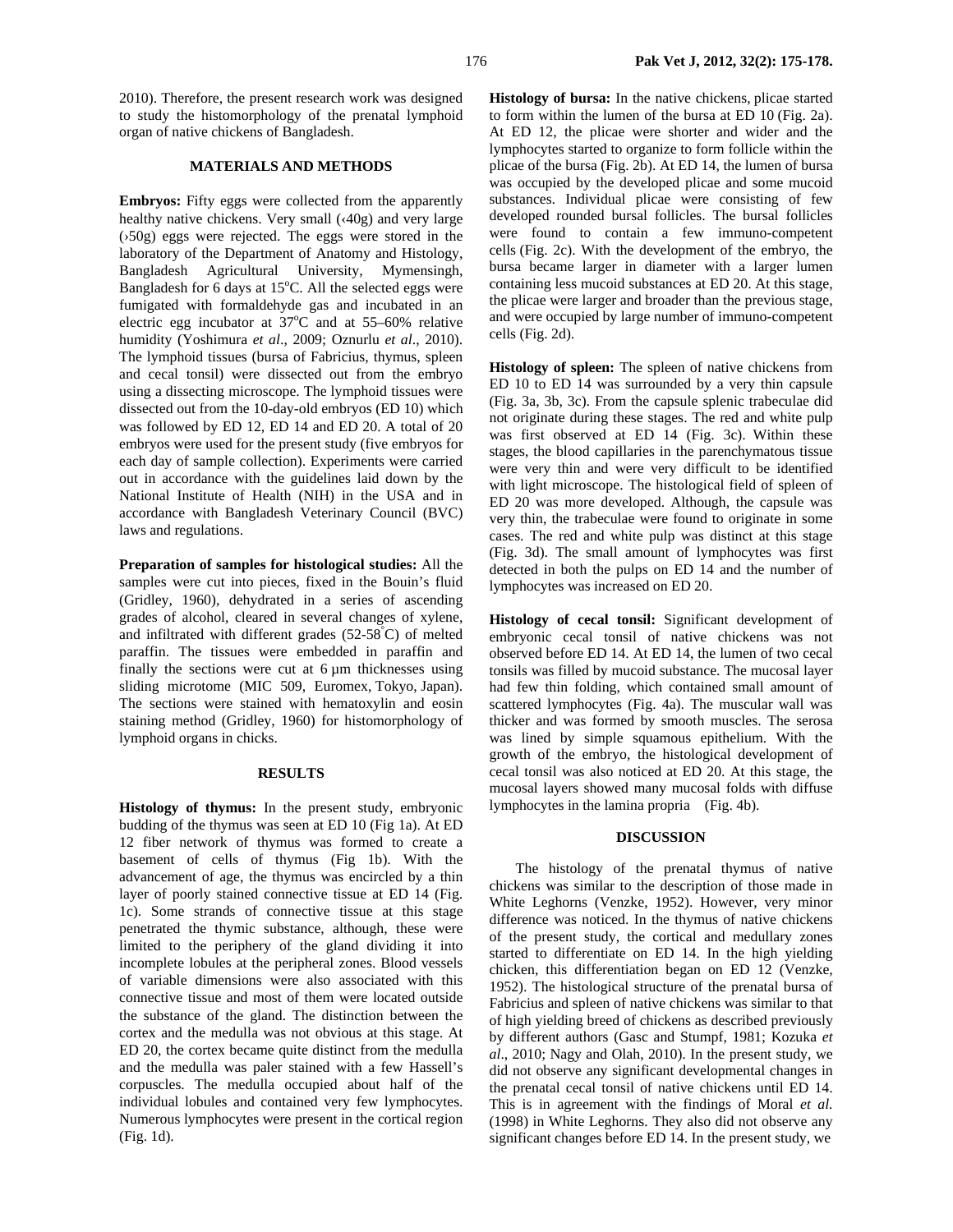

**Fig. 1:** Histological sections of embryonic thymus. (1a)- budding (bd) of thymus at embryonic day 10, (1b)- fiber network (arrows) of thymus at day 12, (1c)-a thin layer of poorly stained connective tissue (CT) presents on day 14, and (1d)- distinct cortex (C) and medulla (M) and numerous lymphocytes at day 20. H & E staining. Scale bars represent 180 µm.



**Fig. 2:** Histological sections of bursa of Fabricius. (2a)- During developmental stage developing plicae (DP) are seen within the lumen (L) at embryonic day 10, (2b)- Plicae (P) become shorter and wider and cells are started to form follicle within the plicae on day 12. (2c)- At day 14 of incubation the follicles (F) are found to contain a few immuno-competent cells (2d)- The follicles (F) become rounded to polyhedral in shape and contain large number of immuno-competent cells at embryonic day 20. H&E staining. Scale bars represent 180 µm.

also focused the emergence of immuno-competent cells specially lymphocytes in each of the lymphoid organs. The bursa of Fabricius showed the production of lymphocytes in early embryonic stage (ED 10), whereas the other lymphoid organs produced lymphocytes from ED 14. Data about the production of lymphocytes in the lymphoid organs of embryonic chickens is not available in the accessible literature. Only Hoshi and Mori (1973) stated that small clusters of lymphocytes were present in the walls of cecal tonsils at the end of embryonic life of



**Fig. 3:** Histological sections of different developmental stages of embryonic spleen. (3a)- on day 10, (3b)- day 12, (3c) day 14, the embryonic spleen is surrounded by a thin capsule (CA). (3d)- Distinct Red pulp (R) and white pulp (W), Central arteries (CEN) and blood vessels (BV) within the parenchyma are present at day20. H & E staining. Scale bars represent 180 µm.



**Fig. 4:** Histological sections of embryonic cecal tonsils. (4a)- On day 14 the developing lumen (L) is seen and the mucosal layer contains few thin folding which contain small amount of scattered lymphocytes (SL). (4b)- On day 20, the cecal tonsils show almost all the layers and the mucosal layer shows many mucosal folds (MF) and presence of few diffuse lymphocytes (DL) in lamina propria. H & E staining. Scale bars represent 180 µm. S -Serosa, TM-Tunica muscularis.

White Leghorn chickens. But in the present study we found the formation of lymphatic nodule in the lamina propria of cecal tonsil on ED 14. This finding suggests that the cluster of lymphocytes appears in the cecal tonsil of native chickens relatively earlier than that of high yielding birds. Although the immunohistochemistry has yet to be done, it could be possible that the appearance of immnuocomptent cells might be earlier in all of the lymphoid organs of native chickens than that of other high yielding birds.

In conclusion, this work constitutes the first histological study of the prenatal lymphoid organs of native chickens of Bangladesh. It is expected that our results will contribute to guide further studies on the prenatal lymphoid organs of the scavenging birds.

**Acknowledgements:** This project was supported financially by the BAURES (Bangladesh Agricultural University Research System).